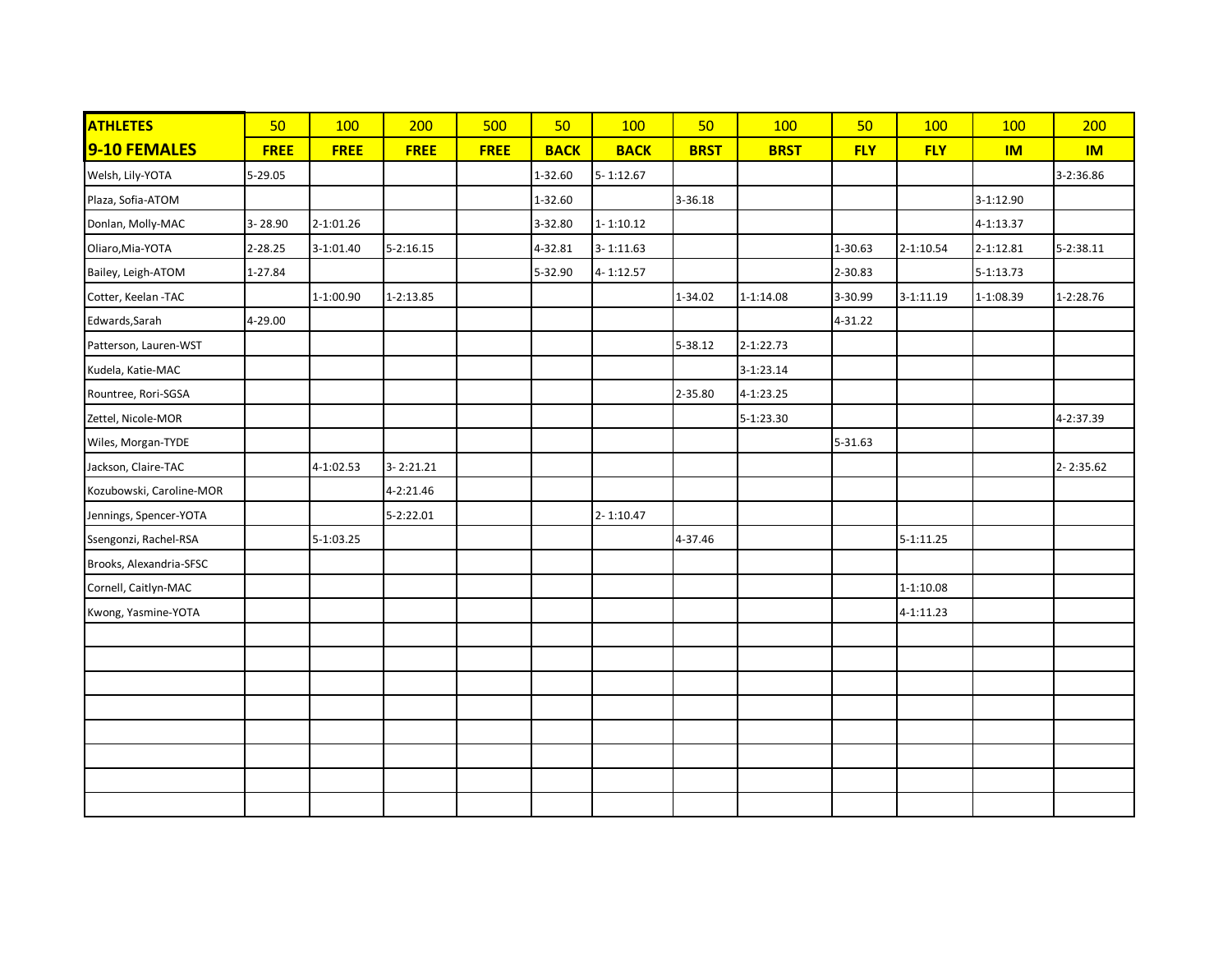| <b>ATHLETES</b>          | 50          | 100         | 200         | 500         | 50          | 100         | 50          | 100           | 50          | 100           | 100       | 200       |
|--------------------------|-------------|-------------|-------------|-------------|-------------|-------------|-------------|---------------|-------------|---------------|-----------|-----------|
| 9-10 MALES               | <b>FREE</b> | <b>FREE</b> | <b>FREE</b> | <b>FREE</b> | <b>BACK</b> | <b>BACK</b> | <b>BRST</b> | <b>BRST</b>   | <b>FLY</b>  | <b>FLY</b>    | <b>IM</b> | <b>IM</b> |
| Battaglini, Lucca-NCAC   | 3-27.01     |             | 3-2:11.75   |             | 1-30.24     | 3-1:08.52   |             |               | $2 - 30.10$ | $5 - 1:11.18$ |           | 5-2:35.56 |
| Thompson, William-ACCH   |             |             |             |             | 2-30.27     | 2-1:06.85   |             |               |             |               |           |           |
| Lloyd, Landon-NCAC       | 5-27.66     | 3-59.56     | 4-2:11.99   |             | 3-31.62     | 4-1:10.46   |             |               |             |               | 5-1:11.94 | 3-2:30.02 |
| Bradshaw, Lane-MAC       |             | 5-59.88     |             |             | 4-31.72     |             | 2-36.02     | $1 - 1:17.51$ | 5-30.75     |               |           |           |
| Edwards, Jonathan-HPSC   | 4-27.45     | 4-59.69     |             |             | 5-32.74     |             |             |               | 4-30.66     | 2-1:08.47     |           | 4-2:34.51 |
| Najera, Humberto-MAC     | 1-26.73     | 1-57.76     | 1-2:04.87   |             |             | 1-1:06.42   |             |               | 1-29.46     | 1-1:05.07     | 1-1:05.32 | 1-2:24.63 |
| Li, Andrew-RSA           | 3-27.44     | 2-58.62     | 2-2:09.60   |             |             |             | 4-36.44     | 3-1:20.36     | 3-30.34     | 3-1:08.65     | 2-1:06.84 | 2-2:25.95 |
| Green, Mason-QCD         |             |             |             |             |             |             |             |               |             |               | 3-1:11.70 |           |
| Roberts, Christopher-CAT |             |             |             |             |             |             |             |               |             |               | 4-1:11.77 |           |
| Mumford, Colin-MAC       |             |             |             |             |             |             |             | 2-1:20.07     |             | 4-1:10.90     |           |           |
| Setzer, Sean-WOW         |             |             |             |             |             |             | 1-35.26     | 4-1:20.81     |             |               |           |           |
| Yi, Feiran-TAC           |             |             |             |             |             |             |             | 5-1:22.26     |             |               |           |           |
| Marrujo, Max-TAC         |             |             | 5-2:14.78   |             |             | 5-1:11.67   |             |               |             |               |           |           |
| Masneri, David -GCY      |             |             |             |             |             |             | 3-36.17     |               |             |               |           |           |
| Aparicio, Emilio -RSA    |             |             |             |             |             |             | 5-37.42     |               |             |               |           |           |
|                          |             |             |             |             |             |             |             |               |             |               |           |           |
|                          |             |             |             |             |             |             |             |               |             |               |           |           |
|                          |             |             |             |             |             |             |             |               |             |               |           |           |
|                          |             |             |             |             |             |             |             |               |             |               |           |           |
|                          |             |             |             |             |             |             |             |               |             |               |           |           |
|                          |             |             |             |             |             |             |             |               |             |               |           |           |
|                          |             |             |             |             |             |             |             |               |             |               |           |           |
|                          |             |             |             |             |             |             |             |               |             |               |           |           |
|                          |             |             |             |             |             |             |             |               |             |               |           |           |
|                          |             |             |             |             |             |             |             |               |             |               |           |           |
|                          |             |             |             |             |             |             |             |               |             |               |           |           |
|                          |             |             |             |             |             |             |             |               |             |               |           |           |
|                          |             |             |             |             |             |             |             |               |             |               |           |           |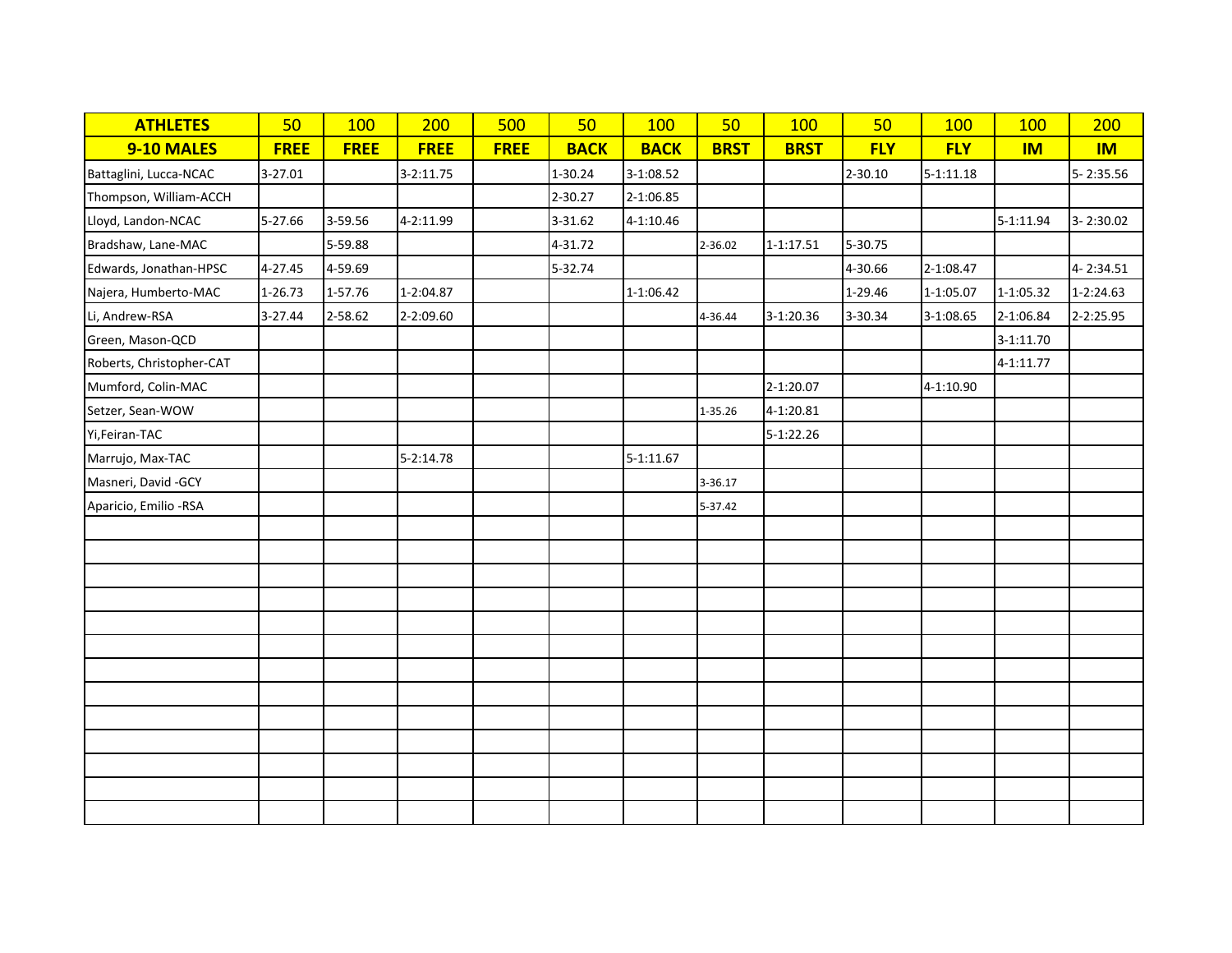| <b>ATHLETES</b>         | 50              | 100         | 200                 | 500         | 1000        | 50          | 100         | 200           | 50          | <b>100</b>        | 200         | 50         | 100        | 200               | 100       | 200         | 400       |
|-------------------------|-----------------|-------------|---------------------|-------------|-------------|-------------|-------------|---------------|-------------|-------------------|-------------|------------|------------|-------------------|-----------|-------------|-----------|
| 11-12 FEMALES           | <b>FREE</b>     | <b>FREE</b> | <b>FREE</b>         | <b>FREE</b> | <b>FREE</b> | <b>BACK</b> | <b>BACK</b> | <b>BACK</b>   | <b>BRST</b> | <b>BRST</b>       | <b>BRST</b> | <b>FLY</b> | <b>FLY</b> | <b>FLY</b>        | <b>IM</b> | <b>IM</b>   | <b>IM</b> |
| Zhang, Jolene-TAC       |                 |             |                     |             |             |             |             |               |             | 5-32.12 4-1:09.78 | 2-2:30.24   |            |            |                   |           | 2-2:13.34   | 1-4:50.81 |
| Grimsrud, Lauren-RSA    |                 |             |                     | 5-5:28.42   |             |             |             |               |             |                   |             |            |            |                   |           |             | 2-4:51.95 |
| Pierce, Camila-RSA      |                 |             |                     |             |             |             |             |               |             |                   |             |            |            | $3 - 2:18.53$     |           |             | 3-4:52.72 |
| Alexander, Reece-TYDE   |                 |             | 4-2:00.77 2-5:23.67 |             |             |             |             |               |             |                   |             |            |            |                   |           |             | 4-4:53.86 |
| Zettel, Brooke-MOR      |                 |             |                     |             |             |             |             | 5-2:16.58     |             |                   |             |            |            |                   |           |             | 5-4:54.04 |
| Tart, Bethany-ECA       | 3-25.48         | 3-54.98     | 1-1:57.77           |             |             |             |             |               |             |                   |             |            |            |                   |           |             |           |
| Jackson, Sarah-TAC      |                 |             | 2-2:00.08 1-5:21.53 |             |             |             |             |               |             |                   |             |            |            |                   |           |             |           |
| Pham, Jacquelyn         |                 | 2-54.90     | 3-2:00.47           |             |             | 2-27.76     |             |               |             |                   |             | 3-27.14    | 3-59.36    |                   | 5-102.13  |             |           |
| Yandle, Ava-MAC         | 5-25.78         | 4-55.24     | $5 - 2:01.14$       |             |             | 1-27.55     |             |               |             |                   |             | 2-26.40    | 2-58.46    | $1 - 2:15.58$     | 1-101.01  | $3-2:13.44$ |           |
| Hook, Charlotte-TAC     |                 |             |                     |             |             | 4-28.18     | 1-59.55     |               |             | 1-30.87 3-1:0970  |             |            | 4-59.46    |                   | 4-102.08  | $1-2:10.56$ |           |
| Murtagh, Liza-WOW       |                 |             |                     |             |             |             |             |               |             | 2-31.10 1-1:08.84 | 1-2:30.06   |            |            |                   |           |             |           |
| Ricciardi, Carolina-MAC |                 |             |                     |             |             |             | 5-1:00.54   | $3 - 2:13.13$ |             | 3-31.48 2-1:08.90 |             |            |            |                   | 2-101.84  | 4-2:14.85   |           |
| Hood, Jenna-RSA         |                 |             |                     |             |             |             |             |               | 4-31.83     |                   | 5-2:35.67   |            |            |                   |           |             |           |
| Curzan, Claire-RSA      | 2-25.16         | 5-55.39     |                     |             |             | 3-28.15     | 3-59.75     |               |             |                   |             | 1-26.24    | 1-57.87    |                   | 3-101.90  | 5-2:15.80   |           |
| Menkhaus, Madeline-MAC  |                 |             |                     |             |             |             |             |               |             |                   |             | 4-27.27    |            | 5-59.50 4-2:18.75 |           |             |           |
| Hollowell, Sarah-RSA    |                 |             |                     |             |             |             | 4-1:00.52   | 1-2:10.31     |             |                   |             |            |            |                   |           |             |           |
| Rider, Mackenzie-TYDE   |                 |             |                     |             |             |             |             | 2-2:11.87     |             |                   |             |            |            |                   |           |             |           |
| Browning, Jordan-MAC    |                 |             |                     |             |             |             |             | 4-2:16.08     |             |                   |             | 5-27.43    |            |                   |           |             |           |
| Horn, Ainsley-TAC       | 1-24.91 1-54.79 |             |                     |             |             |             |             |               |             |                   |             |            |            |                   |           |             |           |
| Dona, Hanani-MAC        | 4-25.74         |             |                     |             |             |             |             |               |             |                   |             |            |            |                   |           |             |           |
| Mohr, Grace-TYDE        |                 |             |                     | 4-5:27.77   |             |             |             |               |             | $5 - 1:11.35$     |             |            |            |                   |           |             |           |
| Clark, Abigail-TAC      |                 |             |                     |             |             | $5 - 28.21$ | 2-59.59     |               |             |                   |             |            |            |                   |           |             |           |
| Knorr, Emily-RACY       |                 |             |                     | 3-5:24.09   |             |             |             |               |             |                   |             |            |            |                   |           |             |           |
| Tapper, Abbie           |                 |             |                     |             |             |             |             |               |             |                   |             |            |            | 2-2:18.42         |           |             |           |
| McDevitt, Elizabeth     |                 |             |                     |             |             |             |             |               |             |                   |             |            |            | 5-2:19.85         |           |             |           |
| Oxrider, Anne Gray-ATOM |                 |             |                     |             |             |             |             |               |             |                   | 3-2:34.14   |            |            |                   |           |             |           |
| Haroldson, Olivia-MOR   |                 |             |                     |             |             |             |             |               |             |                   | 4-2:34.16   |            |            |                   |           |             |           |
|                         |                 |             |                     |             |             |             |             |               |             |                   |             |            |            |                   |           |             |           |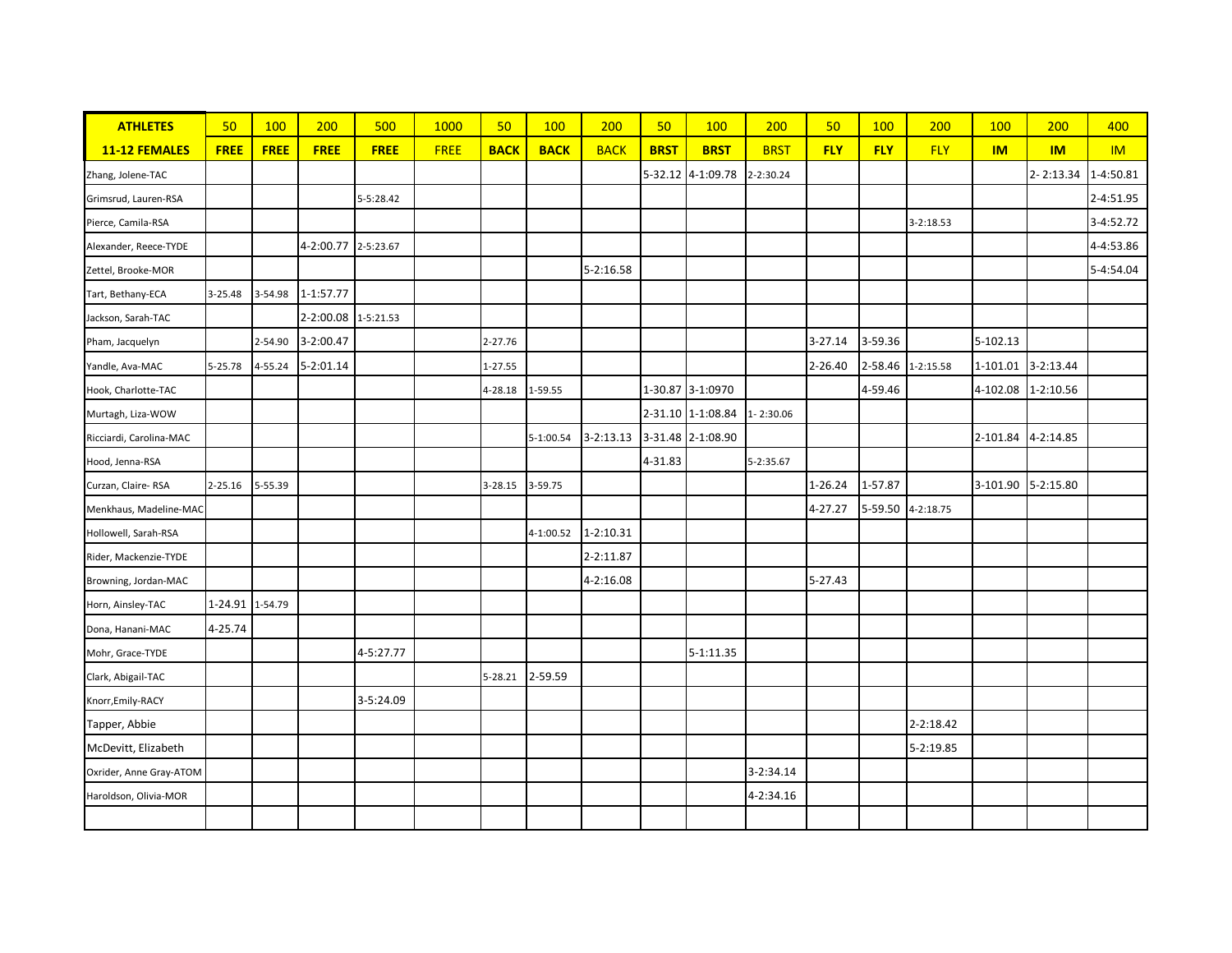| <b>ATHLETES</b>        | 50          | <b>100</b>  | 200         | 500         | 1000        | 50          | 100         | 200           | 50          | 100         | 200         | 50         | 100        | 200           | 100         | 200           | 400       |
|------------------------|-------------|-------------|-------------|-------------|-------------|-------------|-------------|---------------|-------------|-------------|-------------|------------|------------|---------------|-------------|---------------|-----------|
| <b>11-12 MALES</b>     | <b>FREE</b> | <b>FREE</b> | <b>FREE</b> | <b>FREE</b> | <b>FREE</b> | <b>BACK</b> | <b>BACK</b> | <b>BACK</b>   | <b>BRST</b> | <b>BRST</b> | <b>BRST</b> | <b>FLY</b> | <b>FLY</b> | <b>FLY</b>    | IM          | IM            | IM        |
| Bunger, Joseph-RSA     |             | 1-52.74     | 4-1:56.56   |             |             |             | 1-57.45     | 1-2:07.45     |             |             |             | 3-26.51    | 3-57.91    |               | 2-59.37     | 1-2:09.07     | 1-4:34.25 |
| McGovern, Camden-YOTA  |             |             |             |             |             |             |             |               |             | 5-1:08.84   | 1-2:26.29   |            |            |               |             | $5 - 2:14.20$ | 2-4:34.90 |
| Riley, Nicholas-RSA    |             |             | 2-1:55.07   | 1-5:05.80   |             |             |             |               |             |             |             |            |            |               |             | $3 - 2:11.23$ | 3-4:35.23 |
| Johnson, AJ-WNCY       |             |             |             |             |             |             |             |               |             |             |             |            | 4-59.17    |               |             | 4-2:13.57     | 4-4:35.73 |
| Vye, Nicholas-TYDE     |             |             |             |             |             |             |             |               | 5-31.50     |             | 4-2:30.02   |            |            |               |             |               | 5-4:41.66 |
| Haughey, Braeden-TAC   |             |             | 1-1:54.91   | 2-5:06.23   |             |             |             |               |             |             |             |            |            |               |             |               |           |
| Barker, Will-ECA       | 5-24.57     |             | 3-1:55.75   |             |             | 1-26.71     | 2-57.48     | 2-2:07.98     |             |             |             |            |            |               |             |               |           |
| Nelson, Baylor-MAC     | 4-24.52     | 2-53.96     | 5-1:56.73   |             |             | 2-26.85     | 3-58.43     |               |             |             |             | 1-25.87    | 2-56.77    |               | 3-1:00.70   | 2-2:1062      |           |
| Kim, Stephen-MAC       |             | 4-54.11     |             |             |             |             |             |               | 1-29.11     | 1-1:02.93   |             |            |            | 5-2:15.83     | 1-58.44     |               |           |
| Kroll, Matthew-MAC     |             |             |             |             |             |             |             |               | 2-30.80     | 3-1:06.64   | 2-2:26.57   |            |            |               |             |               |           |
| Hoover, Sam-NCAC       | $1 - 24.16$ |             |             |             |             |             |             |               | 3-31.10     | 4-1:08.20   |             |            |            |               | $5-1:02.11$ |               |           |
| Abaqueta, Cameron-MAC  |             |             |             |             |             |             |             |               | 4-31.12     | 2-1:06.55   |             |            |            |               |             |               |           |
| Holder, Nathaniel-TYDE |             |             |             |             |             |             |             | 3-2:08.58     |             |             |             | 2-26.38    | 1-56.44    | $1-2:10.39$   |             |               |           |
| Keough, Patrick-RSA    |             |             |             |             |             |             |             |               |             |             |             | 5-26.98    | 5-59.95    | $3 - 2:15.22$ |             |               |           |
| Brewer, Brayden-MAC    | $2 - 24.25$ | 3-54.06     |             |             |             | $3 - 27.12$ |             |               |             |             |             |            |            |               | 4-1:01.90   |               |           |
| Furbay, Patrick-CFAC   |             |             |             |             |             |             | 5-59.57     | 4-2:09.47     |             |             |             |            |            |               |             |               |           |
| Tars, Robert-GCY       |             |             |             |             |             |             |             | $5 - 2:10.10$ |             |             |             |            |            |               |             |               |           |
| Zucker, Logan-MAC      |             |             |             |             |             |             |             |               |             |             |             | 4-26.79    |            |               |             |               |           |
| Coppedge, Thomas-YOTA  | 3-24.51     |             |             |             |             | 4-27.85     |             |               |             |             |             |            |            |               |             |               |           |
| Duracinsky, Jacob-MOR  |             |             |             | 3-5:15.72   |             |             |             |               |             |             |             |            |            |               |             |               |           |
| Soule, William-ASC     |             |             |             | 4-5:16.00   |             |             |             |               |             |             |             |            |            |               |             |               |           |
| Ringenbach, Bode-MOR   |             |             |             | 5-5:17.06   |             |             |             |               |             |             |             |            |            | 2-2:12.82     |             |               |           |
| Stowers, Charles       |             |             |             |             |             |             | 4-59.32     |               |             |             |             |            |            |               |             |               |           |
| Weaver, Ryan-CAT       |             |             |             |             |             | 5-27.98     |             |               |             |             |             |            |            |               |             |               |           |
| Cotter, Michael-TAC    |             | 5-54.23     |             |             |             |             |             |               |             |             |             |            |            |               |             |               |           |
| Sleater, Patrick-ASC   |             |             |             |             |             |             |             |               |             |             |             |            |            | 4-2:15.73     |             |               |           |
| Lee, Hyoseon-WAVE      |             |             |             |             |             |             |             |               |             |             | 3-2:28.33   |            |            |               |             |               |           |
| Larrie, Micha-YOTA     |             |             |             |             |             |             |             |               |             |             | 5-2:35.41   |            |            |               |             |               |           |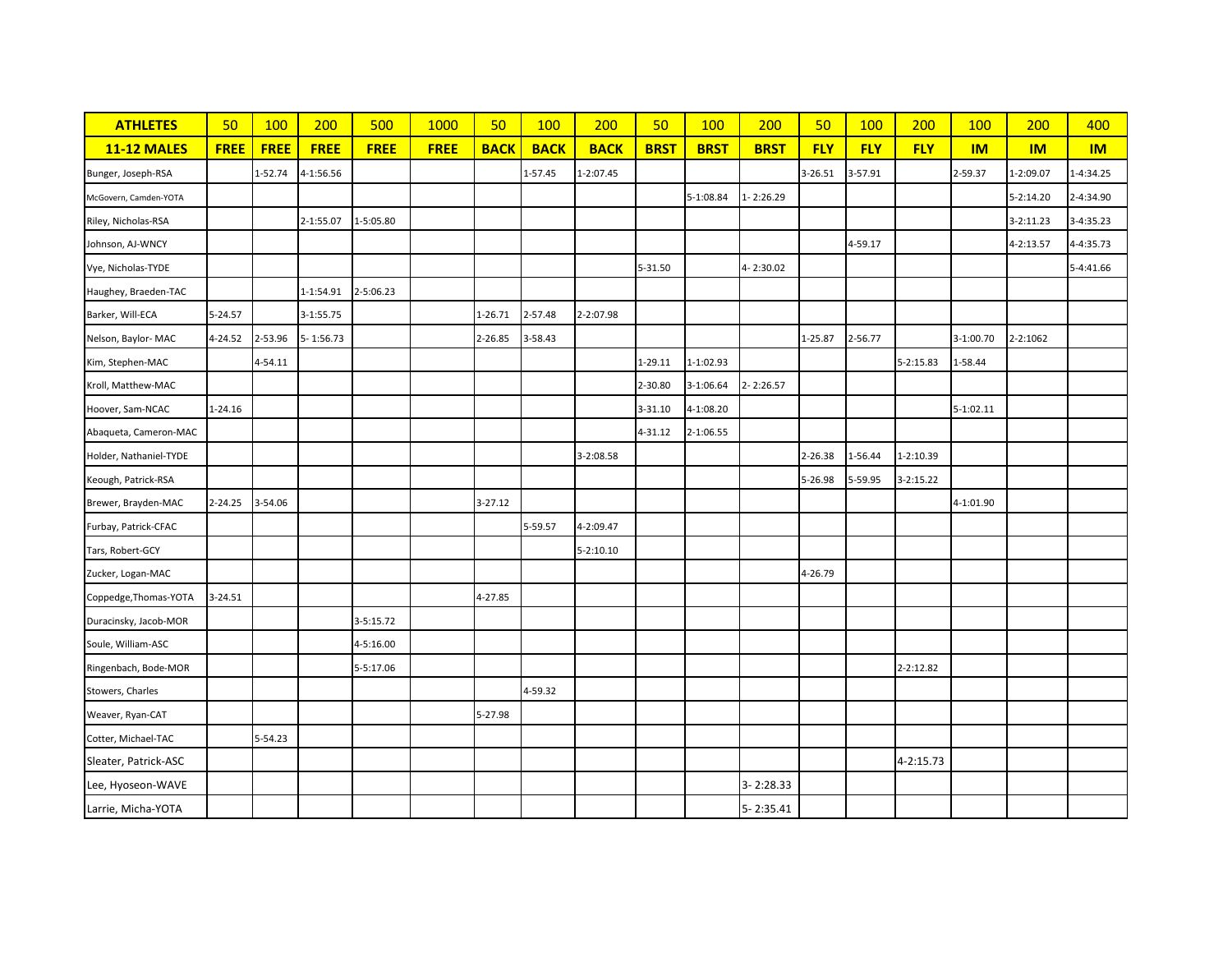| <b>ATHLETES</b>          | 50          | <b>100</b>  | 200         | 500         | 1000        | 1650        | <b>100</b>  | 200         | <b>100</b>  | 200           | <b>100</b> | 200           | 200           | 400       |
|--------------------------|-------------|-------------|-------------|-------------|-------------|-------------|-------------|-------------|-------------|---------------|------------|---------------|---------------|-----------|
| <b>13-14 FEMALES</b>     | <b>FREE</b> | <b>FREE</b> | <b>FREE</b> | <b>FREE</b> | <b>FREE</b> | <b>FREE</b> | <b>BACK</b> | <b>BACK</b> | <b>BRST</b> | <b>BRST</b>   | <b>FLY</b> | <b>FLY</b>    | <b>IM</b>     | <b>IM</b> |
| Haney, Kenna-WAVE        |             |             | 2-1:51.87   | 2-5:00.41   | 1-10:17.98  | 3-17:21.94  |             |             |             |               |            |               |               | 4-4:34.47 |
| Campbell, McKenzie-GCY   |             |             |             |             | 2-10:26.58  |             |             |             |             |               | 3-57.38    | 5-2:07.79     | 3-2:09.71     |           |
| Worden, Ashley-MOR       |             |             |             |             | 3-10:28.12  |             |             |             |             |               | 4-57.78    | 1-2:02.03     | 3-2:09.71     | 5-4:34.63 |
| Pilecki, Sarah -TAC      |             |             |             |             | 4-10:28.41  |             |             |             |             |               |            |               |               |           |
| Ray, Amanda-WAVE         |             |             | 1-1:51.79   | 1-4:59.56   | 5-10:29.79  | 1-17:18.15  |             |             |             |               | 2-56.28    | $2 - 2:05.69$ |               | 2-4:29.41 |
| Duracinsky, Madison-MOR  |             | 4-53.04     | 3-1:54.59   |             |             |             |             |             |             |               |            |               | $5 - 2:10.86$ |           |
| Burns, Hannah-SSS        |             | $2 - 52.68$ | 4-1:55.69   |             |             |             |             |             |             |               |            |               |               |           |
| Flickinger, Madelyn -MAC | 5-24.48     |             | 5-1:55.89   |             |             |             |             |             |             | 5-2:25.05     |            |               |               |           |
| Divoky, Brenna-WOW       |             |             |             |             |             |             |             |             | 1-1:05.05   | $2 - 2:22.55$ |            |               |               |           |
| Fullerton, Mikaela-WAVE  |             |             |             |             |             |             |             |             | 2-1:05.08   |               |            |               |               |           |
| Crouse, Caroline-MOR     |             |             |             | 3-5:05.42   |             | 2-17:18.32  |             |             | 3-1:05.74   | 1-2:19.93     |            | 4-2:06.09     | 2-2:06.70     | 1-4:26.05 |
| Baric, Maria-YOTA        | $2 - 24.30$ |             |             |             |             |             |             |             | 4-1:06.39   |               |            |               |               |           |
| Whitmire, Eliza - ATOM   | 4-24.37     |             |             |             |             |             | 3-58.16     |             | 5-1:06.50   |               |            |               |               |           |
| Arens, Abigail- MOR      |             | 3-52.98     |             | 4-5:05.99   |             |             |             | 2-2:05.36   |             |               | 1-55.87    | $3 - 2:05.98$ |               |           |
| Boulware, Sophie-MOR     |             |             |             |             |             |             |             |             |             |               | 5-58.52    |               |               |           |
| Merry, Anneliese -NCAC   |             |             |             |             |             |             |             |             |             | 4-2:23.93     |            |               | $1 - 2:06.18$ | 3-4:30.03 |
| Accordino, Allyson-SAIL  | 1-24.18     |             |             |             |             |             |             |             |             |               |            |               |               |           |
| Bartis, Olwyn-MAC        | 2-24.30     |             |             |             |             |             |             |             |             |               |            |               |               |           |
| Nelson, Emme-MAC         |             |             |             |             |             |             |             |             |             | 3-2:23.00     |            |               |               |           |
| Merritt, Kensley-MAC     |             |             |             |             |             |             | 1-57.61     |             |             |               |            |               |               |           |
| Pennington, Isabel-TYDE  |             |             |             |             |             |             | 2-57.70     | 3-2:05.44   |             |               |            |               |               |           |
| Strickland, Rachel-MOR   |             |             |             |             |             |             | 4-58.17     | 1-2:04.08   |             |               |            |               |               |           |
| Nordstrom, Mia-MOR       |             |             |             |             |             |             | 5-59.06     |             |             |               |            |               |               |           |
| Marquadt, Eleanor-ATOM   |             |             |             | 5-5:08.02   |             |             |             |             |             |               |            |               |               |           |
| Sutter, Olivia- WNCY     |             |             |             |             |             | 4-17:25.56  |             |             |             |               |            |               |               |           |
| Turcanu, Nina - YSST     |             |             |             |             |             | 5-17:27.92  |             |             |             |               |            |               |               |           |
| Turner, Haley -MOR       |             |             |             |             |             |             |             | 4-2:05.56   |             |               |            |               |               |           |
| Lassell, Marissa-EAC     |             |             |             |             |             |             |             | 5-2:07.26   |             |               |            |               |               |           |
| Francis, Sophia -MAC     |             | $1 - 52.23$ |             |             |             |             |             |             |             |               |            |               |               |           |
| Pape, Caroline - TYDE    |             | $5 - 53.10$ |             |             |             |             |             |             |             |               |            |               |               |           |